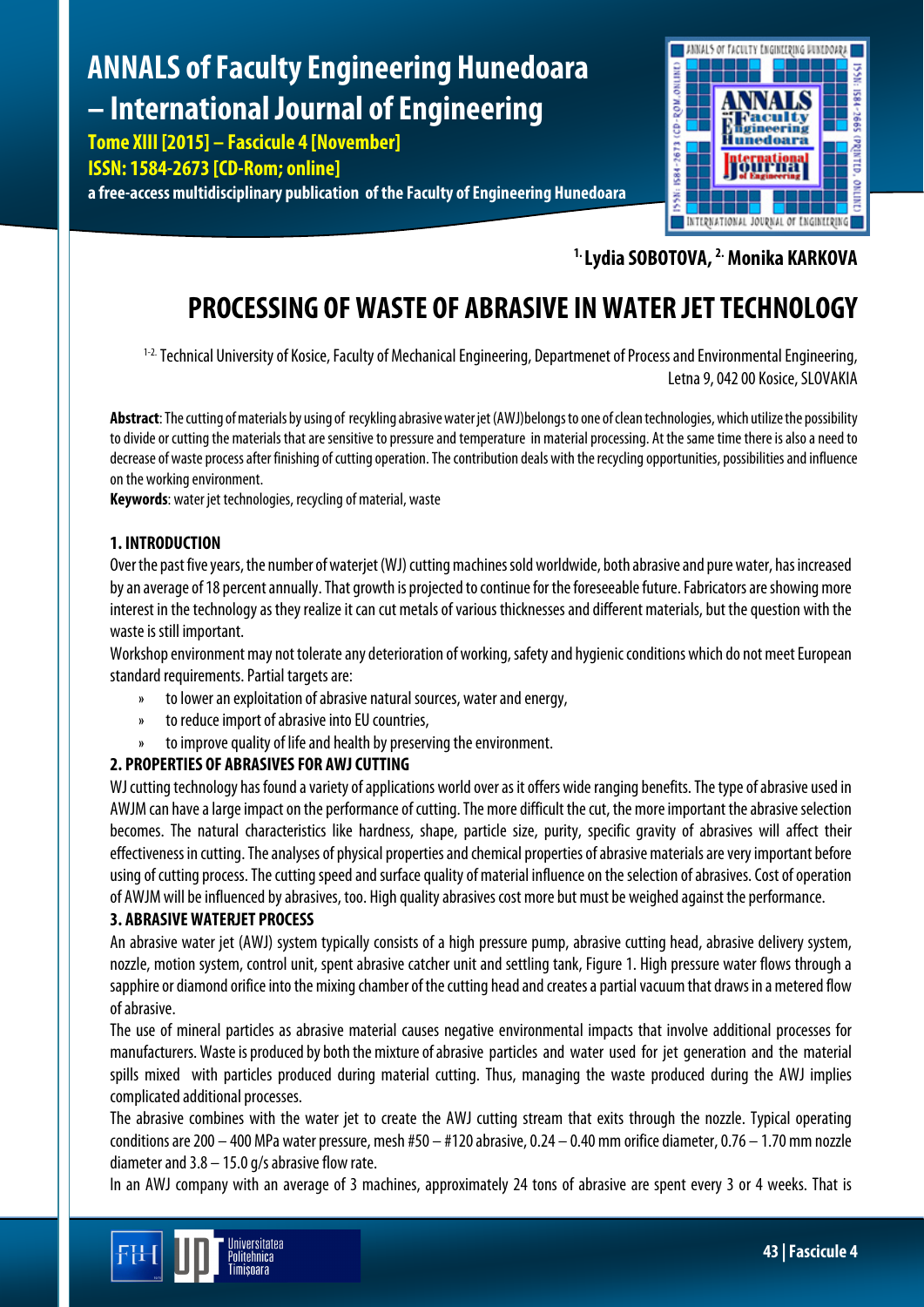equivalent to a consumption of 360 t per year, with an economical cost of 95.400 €. The total amount of water consumed by WJ technology is also significant. In Europe 2.409.523 m3 of water per year (average of three machines) are consumed, equivalent to a domestic consumption of 16.063.486 inhabitants.

When abrasive is new, there is a certain percentage of other minerals or "filler" that is found. After going through the cutting process, these softer minerals are shattered into extremely small particles that are filtered out at the first stage of the recycling process. In fact, comparing at the same volume, recycled abrasive weighs more than new abrasive.

Two types of abrasive (Garnet, Mesh 80) is shown in the Figure 2 and Figure 3:

- ≡ preliminary crushed;
- $\equiv$  preliminary not crushed (it was only extracted from fluvial deposit).







**Figure 2**: The SEM picture of preliminary **Figure 3**: The SEM picture of preliminary

As you can see from the chart below, both new and recycled abrasive are composed of certain percentages of various abrasive mesh sizes, Figure 4. What we find is that recycled abrasive tends to be composed of slightly finer mesh abrasive than new. Conventional wisdom would dictate that a finer mesh means you need to cut at a slower speed or increase your abrasive feed rate. However, in recycling of abrasive, this is not the case.

The Figure 5 shows the distribution of abrasive amount (relative density of abundance in volume units) in the dependence to grain size of preliminary crushed abrasive. Three column plots represent this distribution:

- ≡ New abrasive maximum abundance of mean Mesh 80 of the "Garnet 80 ™ is confirmed. The occurrence of other-size components is found regularly but in lessen amount.
- $\equiv$  After cut process abrasive (ACPA) maximum abundance of mean Mesh 95 is occurred. The shape of distribution plot is more flat and it is inclined to smaller grain-size. Dusty components are plentiful.
- $\equiv$  Recycling abrasive recycling process includes drying, sorting, separation and selection.

Mean Mesh 90 is obtained. The occurrence of other-size components is eliminated. Dusty components are separated.

During of cutting of materials, starting with an abrasive flow of zero pounds per minute, there would be absolutely no penetration of the material except for maybe a very light etching of the top surface of the material.Cutting speed increases as more and more abrasive is added. In the Figure 6 is shown abrasive amount in the dependence of feed rate.









**Figure 1:** Water jet cutting workplace [8]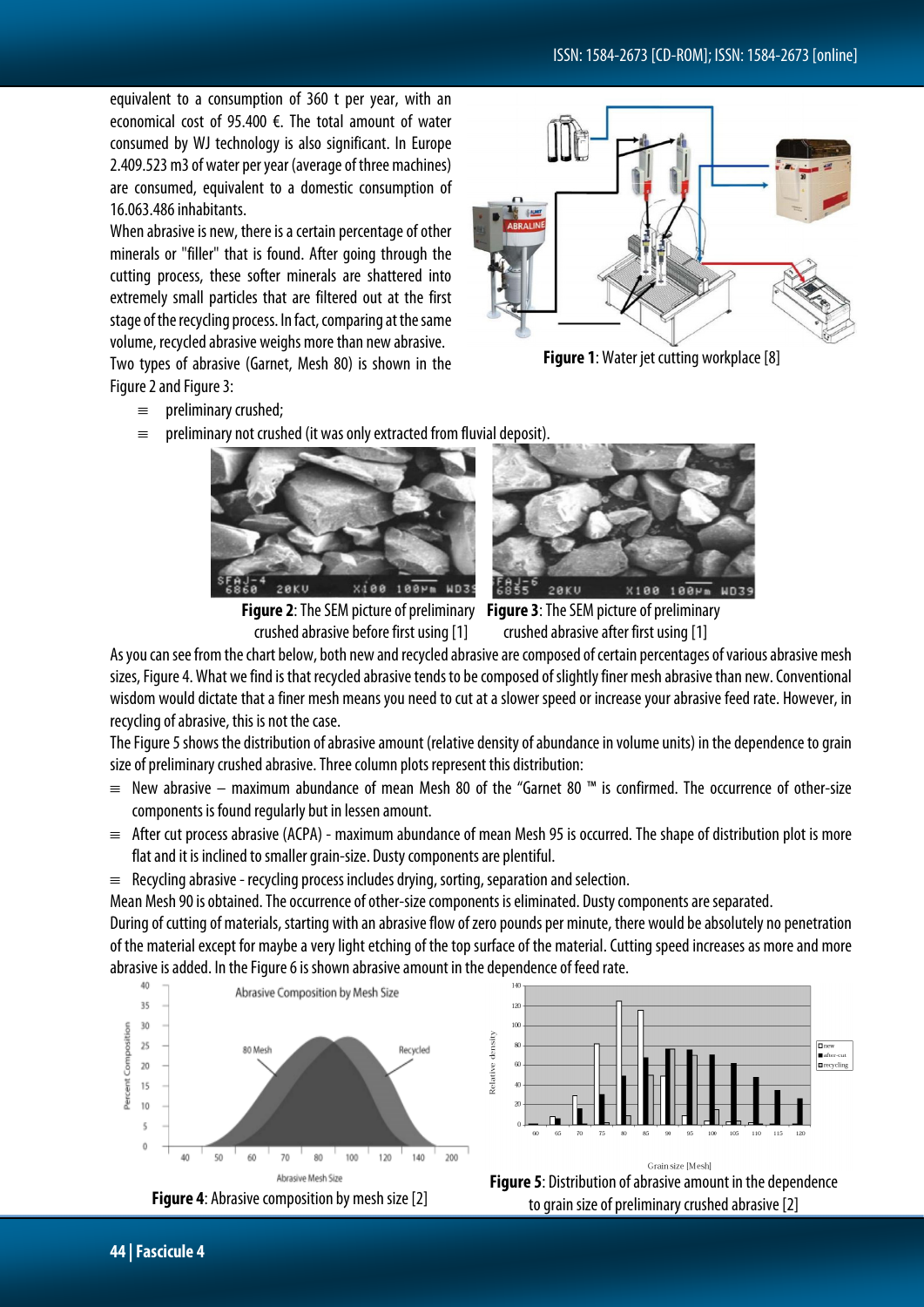The optimum cost point may be slightly below what looks to be the apex of the speed curve. In the Figure 7 is shown the cost changing in dependence of feed rate and abrasive amount. Smaller orifice / nozzle combinations are more efficient though in their use of water







# **4. ABRASIVE RECYCLING SYSTEMS**

During scientific research in the area of recycling abrasive materials in AWJ technologies and reducing the amount of waste from the manufacturing, various methods of material recycling and design of recycling machines were created. We can mention, for example: WARD Jet abrasive removal system, WARD Pro-waterjet abrasive recycling, TECHNI water jet system, OMAX solids removal system, WATING mechanical system.

In the world exist more types of separating and recycling methods of abrasives depends on technology:

- ≡ magnetic separation,
- ≡ floating,
- ≡ setting of used abrasive material,
- $\equiv$  recycling under water flow.

The most famous abrasive recycling system are realized by the firms WARD – Waterjet Abrasive Removal Only System (AROS), Flow-WaterVeyor™ Abrasive Removal System, TECHNI-waterjet, KTM and others.

In the Slovakia is used mechanical system **WATING** – the entire development system is based on the patented technology, which during the first separation phases the effluent, is discharging (launched) from the table battle. In the next phase the abrasive material is picked out on the metal palettes and can pass to following washing process. In sedimentation process in the first part the maximum of 94% of used abrasive grains are separated and only 4 % can be caught. Of course in the second sedimentation part about 2% and in the third part it is not important for optimal performance because there is only water with slime.

In experiments, different materials for the recycling were used. The optimum of regeneration is 53 % of whole abrasive grains.

**WARD Pro – Water Jet Abrasive Recycling System** is environmentally friendly, because it saves and minimalizes the working space, see Figure 8. The Drum Abrasive Recycling System is designed specifically to process recycled abrasive into the WARD Pro system. The waste material into the DART can be load, which removes large particles such as material drops, off cuts, or tools that may have fallen into the tank. A recycling removal nozzle is placed at the bottom of the DAR, the content is agitated and the materials are processed through the recycling unit. The DAR will empty completely when used.

**TECHNI waterjet system**was designed to take the hard work out of tank cleaning, Figure 9. The abrasive waste removal system collects used abrasive from the cutting stream via a tray fitted to the bottom of the waterjet tank. The abrasive slurry is then pumped to a heavy duty tipper bin mounted on a steel frame by an abrasive resistant diaphragm pump, designed specifically to handle the harsh abrasive environment.



**Figure 8**: WARD Pro -Waterjet Abrasive Recycling [5] **Figure <sup>9</sup>**: TECHNI waterjet system[11]



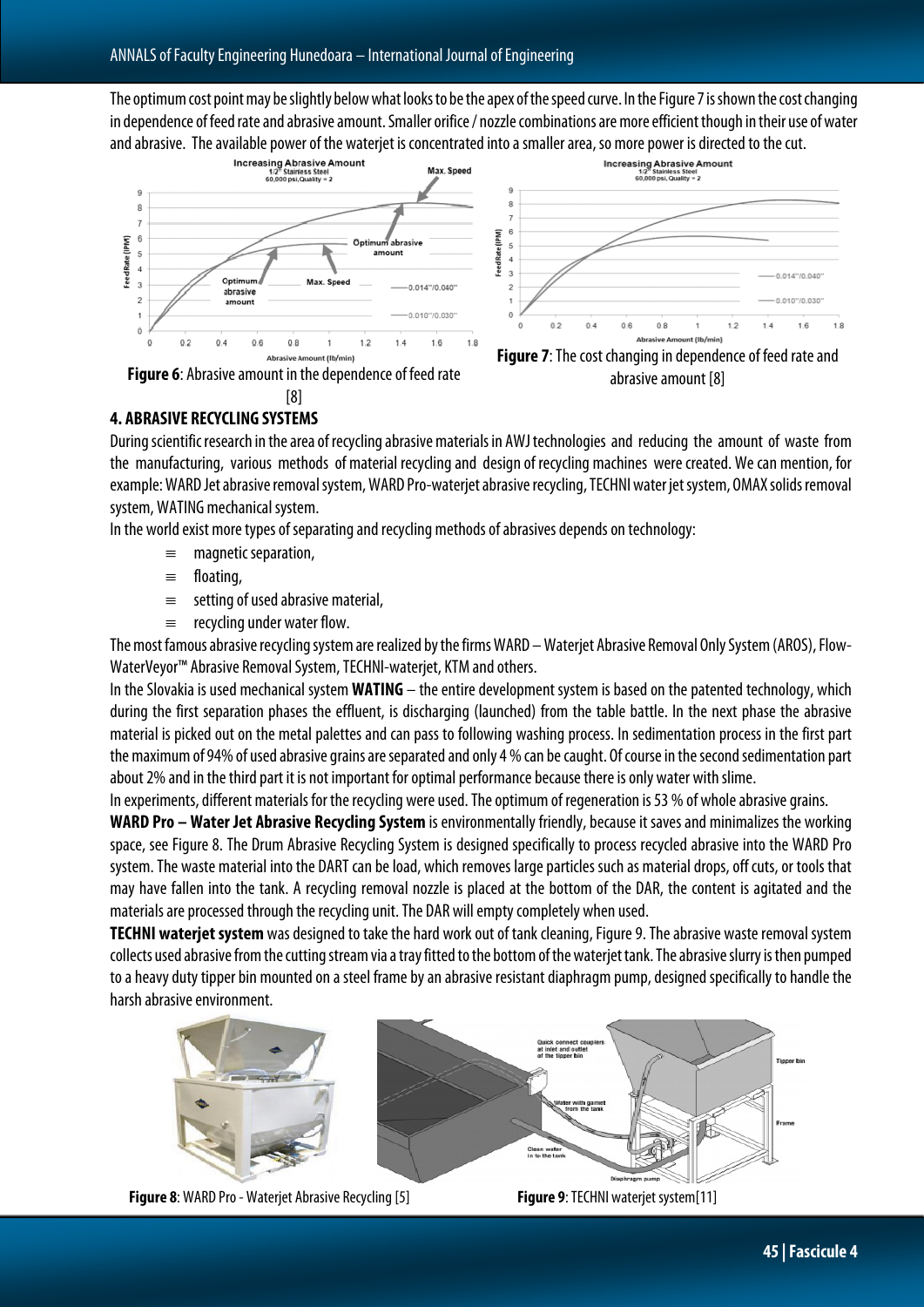The pump includes hardened steel manifolds and long lasting santoprene bearings to withstand the abrasive slurry pumping action. The waste garnet abrasive settles to the bottom of the bin while the water is returned to the waterjet tank. The tipper bin can then be easily emptied by a forklift as required.

In **OMAX Solids Removal System** thegarnet is removed from the retaining tank and deposited into a hopper, see Figure10. The water from the hopper flows back to the tank without the use of a pump (gravity return).



Were used the different materials for the recycling. Optimal results were achieved and WATING technology of recycling abrasive material could be used as the new one in the next process. The possibilities of using these recycled materials were performed on the WATING solution. The optimum of regeneration is 53% of whole grains, Figure 11.

For the answer to the question how much abrasive manufacturers can save by recycling depends on a number of factors is most important a quantity of used abrasive and its cur- rent price. With the recycling system, there is possibility to recover varying amounts of the abrasive. The more it can be recovered, the more it can be saved. As the recovery rate in-creases, also a little decrease of hourly recycled abrasive can be observed.

## **5. WATER SPECIFICATION**

The water supplied to the intensifier is critical to waterjet cutting due to its direct influence on the service life of the equipment components such as control valves, seals and orifices. A high concentration of Total Dissolved Solids (TDS) causes accelerated wearing of any components that come in contact with the high pressure water because of the increased abrasiveness of the water from the TDS.

As a part of the installation planning, a water quality analysis should be performed by a commercial company that is specialized in water conditioning. The minimum information that should be provided by this analysis is:

- $\equiv$  total dissolved solids TDS,
- ≡ silica content,
- ≡ pH value.

| <b>Table 1:</b> Water treatment quidelines [11] |                                                       |                                                                                      |
|-------------------------------------------------|-------------------------------------------------------|--------------------------------------------------------------------------------------|
| Criteria                                        | <b>Values</b>                                         | <b>Recommended Treatment</b>                                                         |
| <b>Total Dissolved Solids</b><br>TDS            | Low TDS $(<$ 100 ppm)                                 | Good water, requires only softening                                                  |
|                                                 | Moderate TDS (100 - 200 ppm)<br>High TDS $(>200$ ppm) | Can be treated by softening, DI or RO<br>Poor water, should be treated with RO or DI |
| Silica Content                                  | High content $(>15$ ppm)                              | Dual Bed Strong Base DI                                                              |
| pH Value                                        | Treated water must have a value of 6 - 8              |                                                                                      |

**Table 11:** Water treatment gas

The best treatment process for a specific application is a function of the original water quality and the desired service life of the affected components. 60 to 70 ppm of TDS is optimum. Any water treatment producing TDS content of less than 0.5 part per million (ppm) should be avoided since the aggressiveness of such purified water will damage pump components.

#### **6. CONCLUSION**

Reducing abrasive consumption decreases direct part cost. It also decreases the amount of work required to empty the abrasive out of the machine's tank and the cost of disposal. We can make some basic conclusion about consumption, recycling of abrasives:

- ≡ Smaller Nozzles. Using a smaller water/abrasive nozzle combination can reduce abrasive consumption dramatically.
- ≡ Utilization of more cutting heads. Most producers hesitate to change because a smaller water/abrasive nozzle combination results in fewer parts per hour. While this is true for cutting with a single head, two-head cutting with the smaller nozzle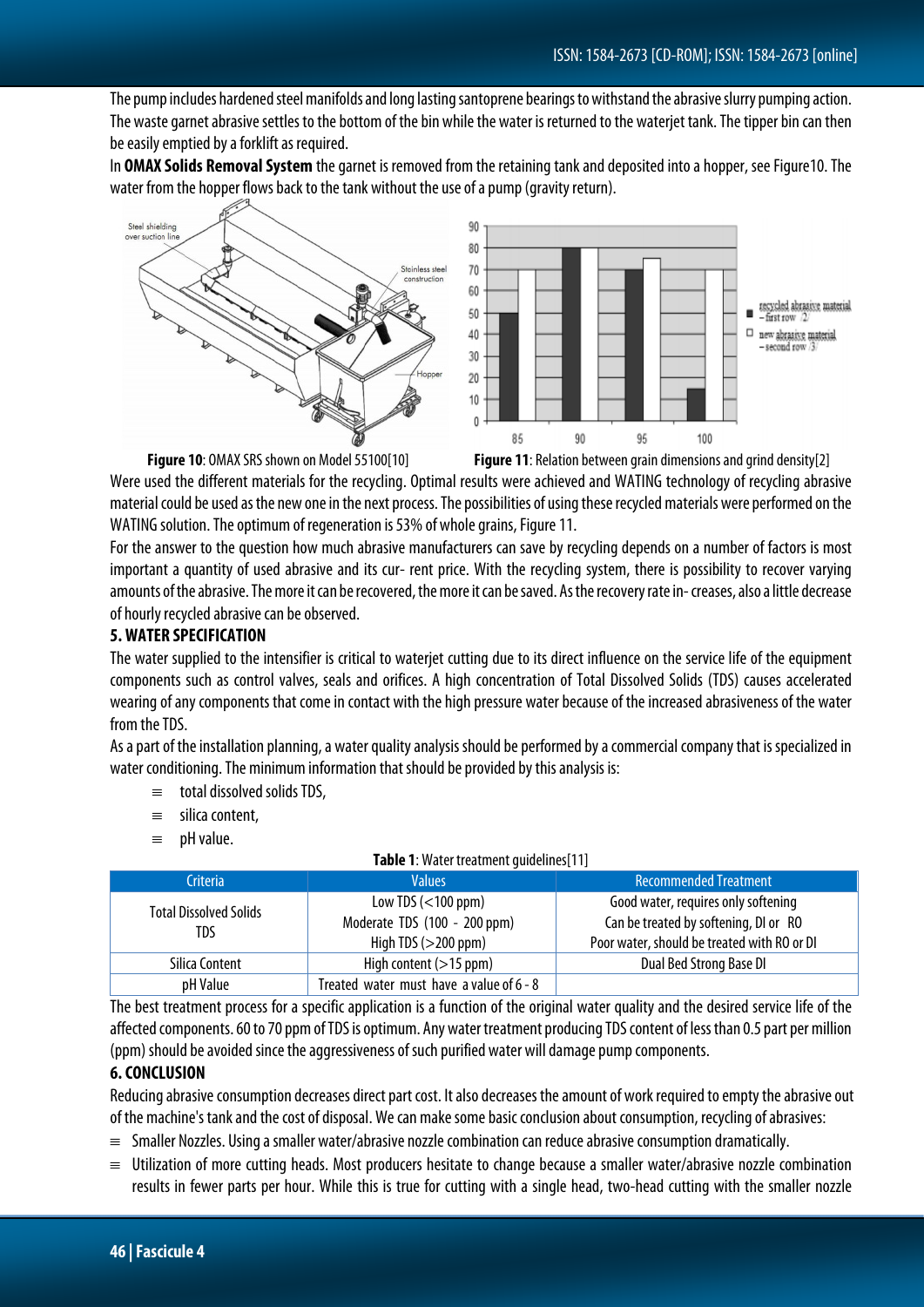combination produces more parts per day at a lower abrasive cost per part. But not all parts are suitable for two-head cutting because of part size.

- $\equiv$  Using two heads and smaller nozzle. The small-nozzle combination is a 16 % savings per inch of cutting. Considering the number of inches you will cut in a year, these fractions of a penny add up dramatically.
- ≡ Pump Sizingfor Two-head Cutting. If you find that two-head cutting with a smaller nozzle combination is most cost-effective for your application, then you must determine the optimum pump size.
- $\equiv$  CNC Abrasive Metering. It takes less abrasive to make a quality cut than a production cut. A quality cut might require 0.8 lb.min-<sup>1</sup> of abrasive, while a production cut might require 1.0 to 1.2 lbs.min<sup>-1</sup> With CNC abrasive metering, the amount of abrasive used during piercing can be reduced by 50 percent or more without increasing piercing time. Since it can take several seconds to pierce through thick material, reducing the amount of abrasive used during those seconds can save several pounds of abrasive per day.
- $\equiv$  CNC abrasive metering allows the programmer to choose the appropriate abrasive feed for varying part quality requirements within a single program.
- ≡ Abrasive Removal Systems. Abrasive removal systems can reduce part cost by eliminating the downtime that is required to remove abrasive from the machine's catcher tank; the abrasive is removed automatically throughout the cutting process. Anyone who has had to do the back-breaking work of shoveling out the sludge from a waterjet will appreciate an abrasive removal system.
- ≡ Water Recycling Systems. Closed-loop water recycling systems can help save on water costs. Recycling systems separate abrasives from the water, leaving cleaner water for disposal and also improving the quality of the water going into the pump, which helps increase the life of the pump and cutting components.

#### **Acknowledgements**

The work was supported by Ministry of Education of Slovak republic KEGA 048TUKE - 4/2015.

#### **LITERATURE**

- [1.] Krishnaiah Chetty, O.V., Ramesh Babu, N., Some investigations on abrasives in abrasive waterjet machining, in: 10-th American Waterjet Conference, August 14-17,1999, Houston, Texas, USA.
- [2.] Summers, D.A.,Fossey, R.D., Newkirk, J.W., Galecki, G. et al., Results of comparative nozzle testing using abrasive water jet cutting. In: 2001 WJTA American Waterjet Conference, August 18-21 2001, Mineapolis, Minesota, USA.
- [3.] Kmec, J.,Sobotova, L. et al.: Categories of hydroerosion factors -1. ed. -Lüdenscheid: RAM Verlag, Germany 2012. -153 s. ISBN 978-3-972303-11-8.
- [4.] Vasek, J., Martinee, P., Foldyna, J., Hlavac, L., Influence of properties of Garnet on cutting process, In: Proceedings of 7th American waterjet conference, pp.375-387, Waterjet Technology Association, Seattle, Washington, 1993.
- [5.] [www.wardjet.com/02-waterjet-relationship-parameters.html](http://www.wardjet.com/02-waterjet-relationship-parameters.html)
- [6.] Kmec, J., Sobotová, L., Demeč, P., Safety of the waterjet, in: MM science journal no. 4, pp. 278-280, Praha, 2011. www.mmscience.eu, ISSN 1803-1269.
- [7.] Kmec, J. et al: Technical and technological factors affecting hydro erosion surface topography. In: Annals of Faculty engineering Hunedoara – international journal of engineering - Vol. 10, no. 3, pp. 485-488, Romania ,2012. - ISSN 1584- 2673.
- [8.] [www.ktm-waterjet.com](http://www.ktm-waterjet.com/)
- [9.] Waterjet Abrasive Removal Only System (AROS)[, www.wardjet.com/aros.html](http://www.wardjet.com/aros.html)
- [10.] WaterVeyor™ Abrasive Removal System[, www.flowcorp.com](http://www.flowcorp.com/)
- [11.] Abrasive Waste Removal System, www.techni waterjet.com
- [12.] Badida, M.,Sobotova, L., Kmec, J.,Environmental approach to abrassive recycling for AWJ. In: SGEM 2012: 12th International Multidisciplinary Scientific GeoConference: conference proceedings: Volume 4: 17-23 June, 2012, Albena, Bulgaria. -Sofia: STEF92 Technology Ltd., 2012,pp. 693-700. - ISSN 1314-2704.
- [13.] Badida, M., Kmec, J.,Sobotová, L., Bičejová, Ľ., Gombár, M., Hydroerosion and environment, 2013, first edition, 153 p. ISBN 978-3-942303-20-0.
- [14.] Juračka, B. & Rusnáková, S. & Letko, I. & Koštial,P. & Ružiak, I. & Jurčiová, J. Study of thermoelastic properties of acrylate composites in automotive industry-Part I. (2011) Chemicke Listy,105, (15 spec. issue), pp. 297 – 299.
- [15.] Fojtl, L., Rusnáková, S.,Žaludek, M., Influence of honeycomb core compression on the mechanical properties of thesandwich structure. (2014) Applied Mechanics and Materials,486,pp. 283 – 285,doi: 10.4028.